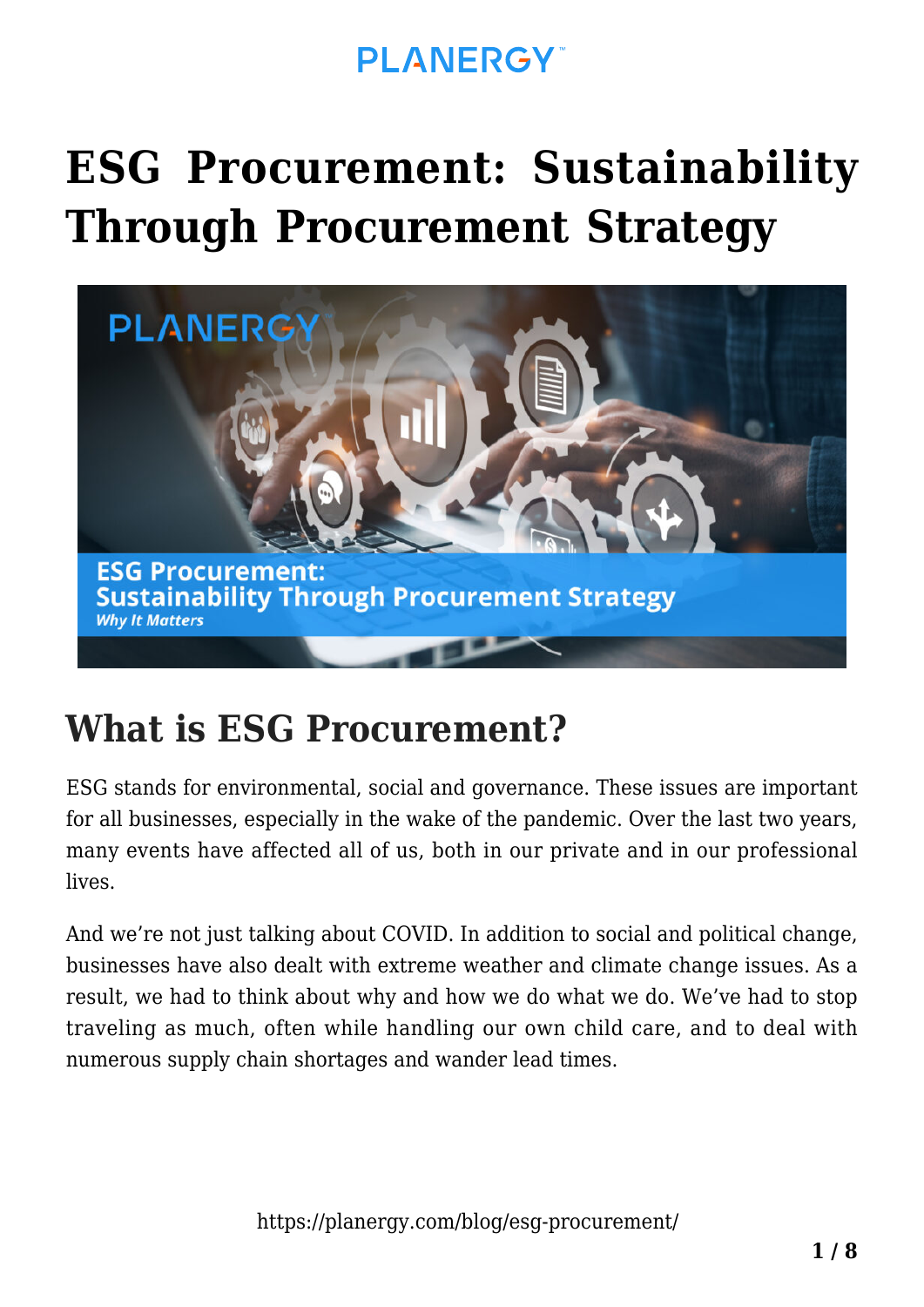How these events have affected our society shows that the world is volatile, uncertain, complex, and ambiguous (VUCA). globalization has intensified all of this. As the world economies, populations, and cultures have become interdependent on one another, we have inadvertently created the perfect conditions for catastrophe.

Our activity is the primary cause for all of this and by spending years letting things continue to be how they've always been in the past, we are paying for it. If we change our focus do the work involved in the procurement function and the role it plays, we see that many companies harmed themselves when it comes on when it came to covid-19 operations. Many supply chains were and still are incredibly dependent on a small supplier base.

And as everyone races to become as efficient as possible, inventory was at the lowest possible level, if it even existed at all, thanks to just-in-time processes. All of these factors created a near-zero tolerance for disruptions by suppliers and in transportation, especially on the global scale.

The good news is that it's not too late to make things different. If we treat these conditions as a wake-up call, we can take action to prevent issues in the future. That said, many changes have to happen across an organization with the aim of decreasing the likelihood and severity of events like the ones we're currently living in.

Taking action today to create a more sustainable future for us and the generations that follow is the only way to be successful with these initiatives.

If you want to create a tangible, long-lasting, and meaningful effect, here alone isn't enough. many businesses often approach sustainability only by looking at user bottom-line projections to react defensively. The real chance of success comes when we start to use an offensive approach.

Sustainability isn't just about spending money. It's also about value creation,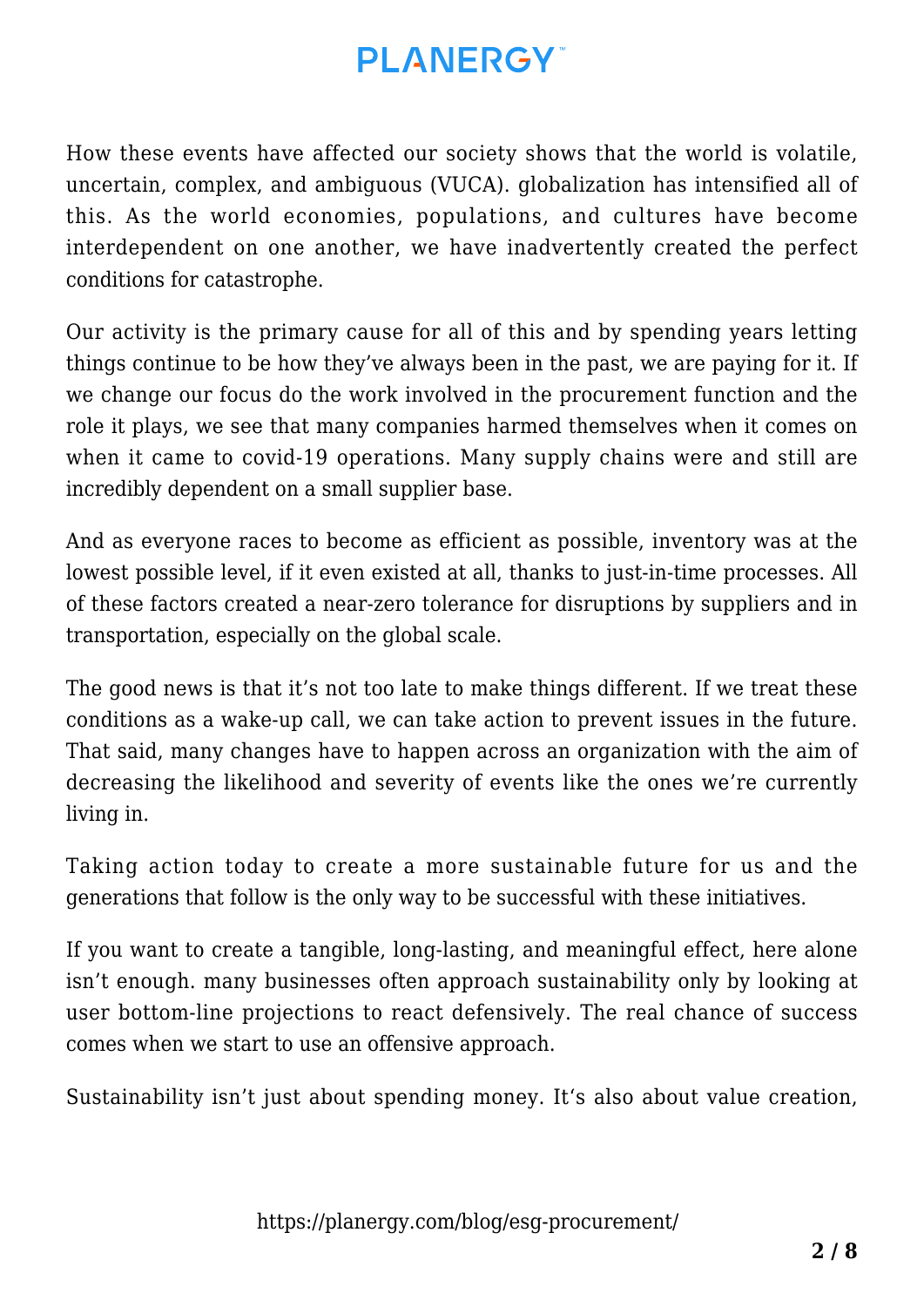which supports revenue growth. Today's customers are more concerned about corporate social responsibility than ever before. If your team isn't doing due diligence as part of the supplier selection process and works with suppliers that have poor ESG performance, it could damage your brand.

## **Sustainability Framework**

The idea of sustainability comes from 1987 when the World Commission on Environment and Development published a report about sustainable development. The report says that "the exploitation of resources, the direction of investments, the orientation of technological development and institutional change [have to be] consistent with future as well as present needs."

To achieve this goal, the World Commission on Environment and Development built the sustainability framework, the 3Ps of Sustainability, based on three core areas: the economy, society, and the environment.

## **What are the 3Ps of Sustainability?**

#### **Planet**

These are actions that relate to reducing the environmental impact your business makes. This could be using renewable energy, reducing the emissions your operations produce, sourcing as locally as possible to minimize the impact on natural ecosystems, and so on.

### **People**

This refers to all people, not just your employees, that are affected by business operations. While it factors in things like benefits of working conditions, education, and so on, it goes beyond the people who work for you to include your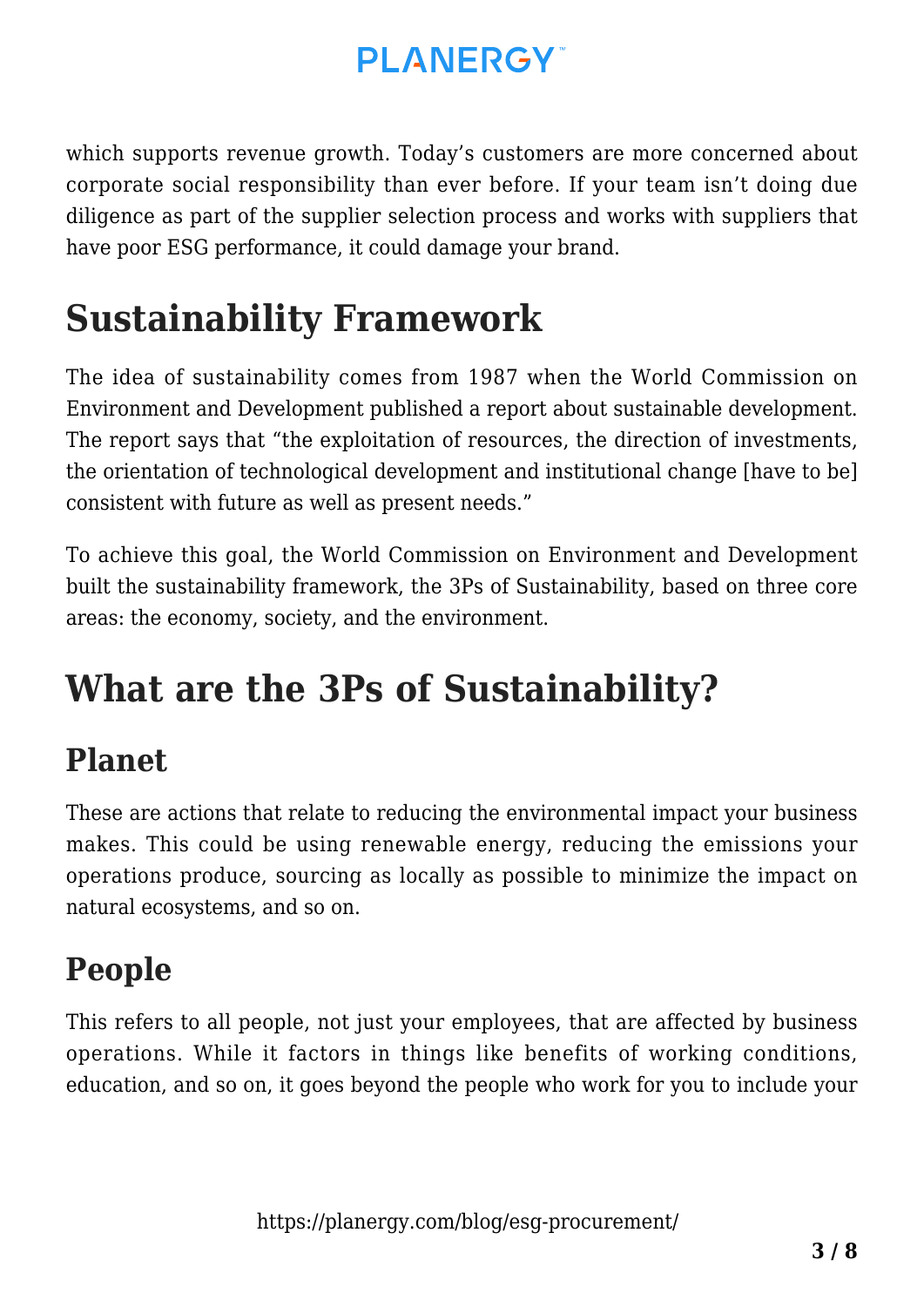suppliers, customers, and even the local communities that everyone is part of.

## **Profit**

This encompasses any and all economic value an organization generates. It's about more than just the revenue it generates for itself but also what it brings to the environment and society in general.

According to the 3Ps, any human activity will either create or destroy value for a variety of stakeholders including primary and secondary stakeholders.

Primary stakeholders are the ones that are directly related to a company's activity. They include suppliers, investors, employees, and customers. Secondary stakeholders are those that are indirectly impacted and indirectly influence the organization. They include Society in general, the environment, and any community connected to primary stakeholders. These include the media and government.

*Addressing sustainability in a business requires people to change their perspectives. Most organizations play synthesis on their primary stakeholders, but secondary stakeholders should also have a voice.*

## **How Procurement Impacts Sustainability**

Changing perspective means assessing the true cost and benefit of activity by looking at things from the big picture. Consider how that activity impacts all stakeholders whether they be primary or secondary.

Research has shown that a company's largest impact comes from the supply chain. That means procurement majorly influences a business's social value. It explains why human rights (working conditions, paid paternity leave, etc.) and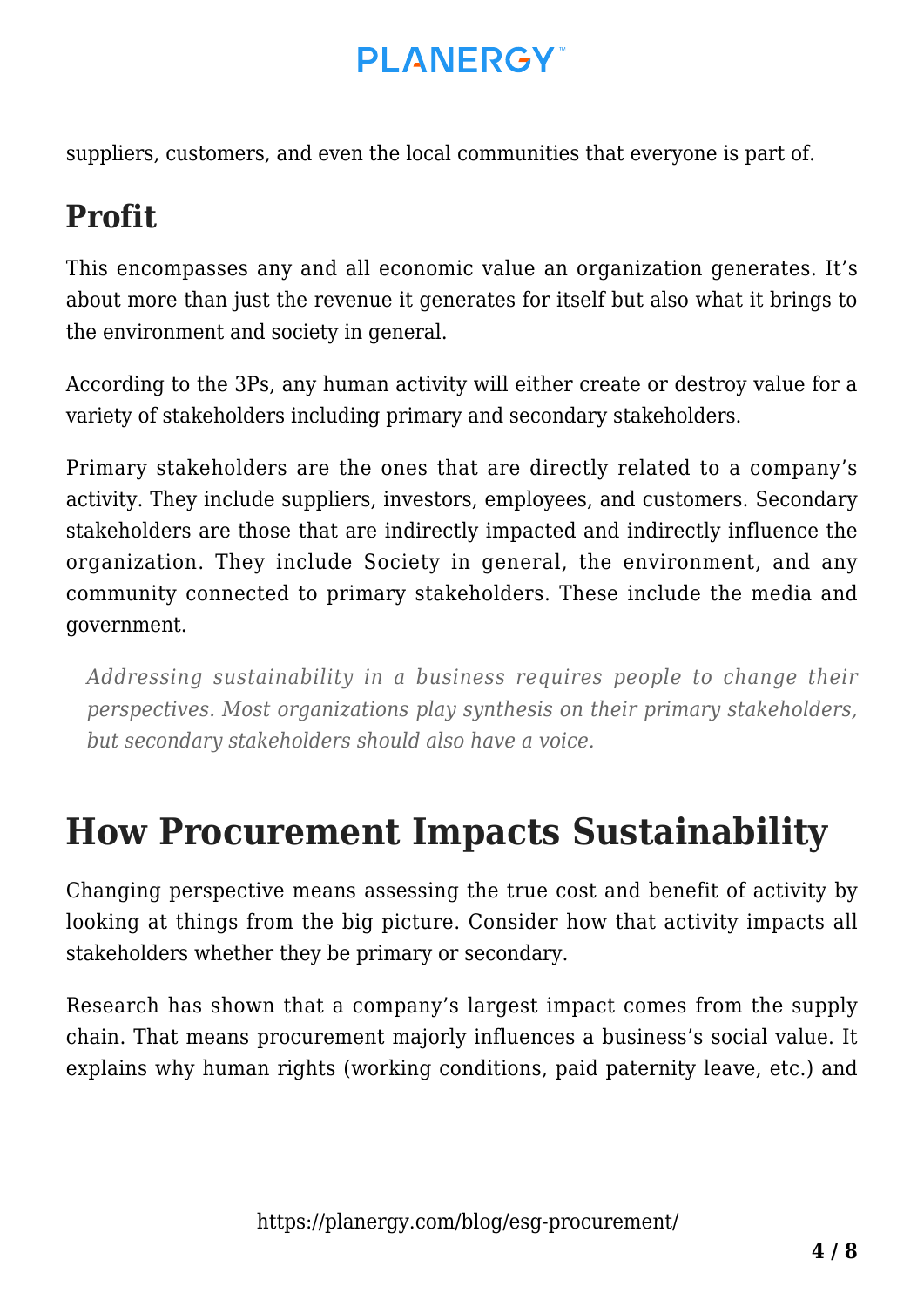environmental impact get more attention and compete with what we consider traditional value drivers such as price and quality. That's why companies need to start thinking about return on investment with sustainability practices built-in – or S-ROI.

S-ROI approaches consider any external intact impacts you must think about. For a broader ecosystem to have benefits, you must create a cycle in the value and supply chain. The demand for sustainable products and services increases is a reflection of buying decisions. This forces the downstream supply change to also look into more sustainable business practices. When this happens you get:

- Improved shared resource management
- Increased revenue in the local economy
- More resilience in the overall ecosystem

To achieve these benefits at your organization, you must implement [sustainability](https://planergy.com/blog/circular-procurement/) [in all areas of your procurement](https://planergy.com/blog/circular-procurement/) system – across people, processes, and technology. We'll skip over the obvious obstacles like data and culture to highlight:

- Awareness: Sustainability and many areas within it are new topics. Because of this, they don't have a structured method to account for the impacts it's made of. It's vastly different from the traditional profit-andloss framework that is standardized across industries.
- Workload: Today's procurement teams already have a ton of work to do. Sustainability adds to increasingly busy agendas and makes prioritization more difficult.
- Scale: Sustainability needs to be part of the end-to-end product life cycle and supply chain. This can be difficult to implement, measure, and manage.
- Scope: Sustainability affects every procurement activity across all procurement processes.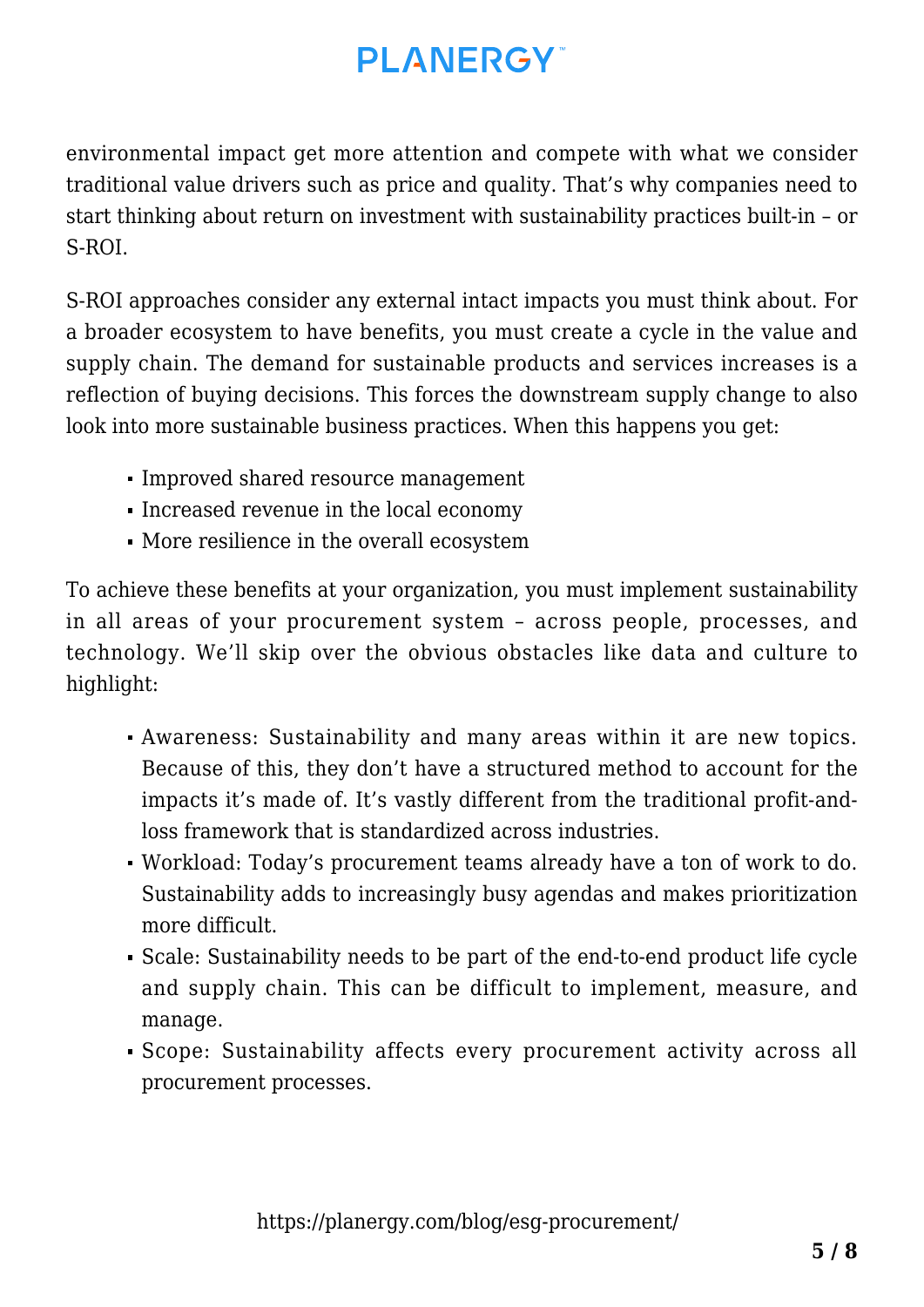## **How to Get Started with Sustainable Procurement**

At the top level, translating S-ROI into procurement seems like it would be the best approach with a continuous improvement methodology, like DMAIC or Six Sigma. The problem is that when companies dig deeper, they find it isn't quite that simple. Since it covers multiple domains and subdomains while touching on every procurement activity, it can be overwhelming and hard to know where to start. when you consider that this approach requires a ton of data and highlight specific data at that to find insights that can be converted into action, it's no surprise that many organizations find themselves paralyzed.

There isn't a magic answer. What works for one organization may or may not work for another. You have to tailor your [ESG strategy](https://planergy.com/blog/esg-strategy/) to your industry and to your specific business. So, what can you do to build sustainability into procurement? Break your sustainability strategy down into three phases: Buy-in, Scope and Priorities, and Implementation.

#### **Buy-In**

At this phase, you need to identify your primary and secondary stakeholders based on the concept of an ecosystem and value chain. You'll need to assess your stakeholder's expectations with respect to the dimensions of sustainability you're trying to achieve. You want to give all stakeholders a chance to share their thoughts. From there, look at the overall company strategy and vision on sustainability, and tie it all together.

#### **Scope**

Once you have support from your stakeholders establish your baseline. This makes it easier to spot opportunities and gaps across your supply chain and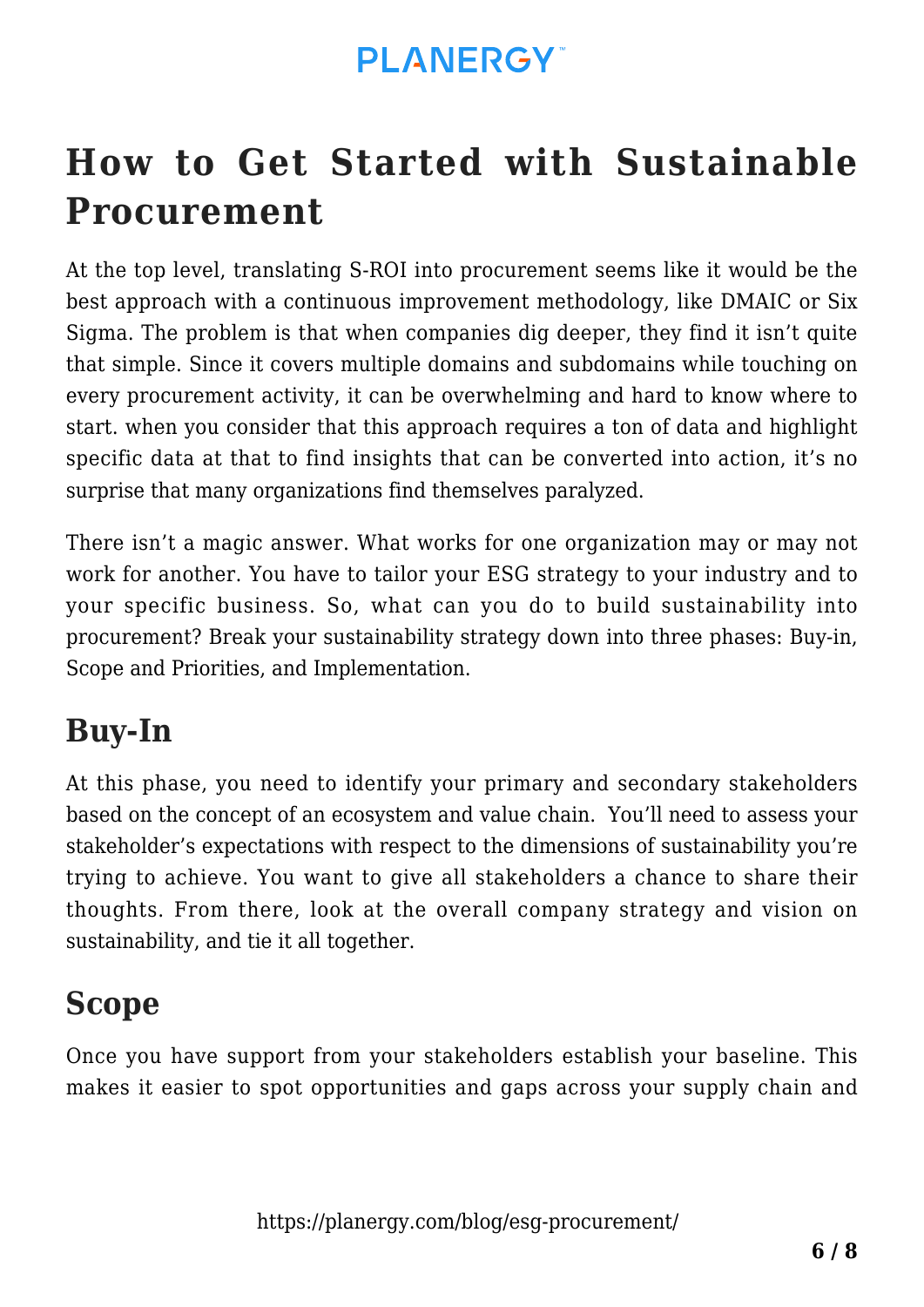product or service design. Look at your current impact and footprint. Use benchmarks and any publicly available data to reduce the amount of data you need to collect as you build your baseline.

Then, assess how viable and how feasible each of the opportunities are. Map your stakeholder expectations to you are product or service requirements and choose the areas you want to focus on. Spend time reviewing how ready you are to execute these initiatives. Consider the people, processes, technology, and what you need to make it happen. Consider tailoring your approach to the category or regional level if taking an initiative company-wide is not a current option.

It may be beneficial to bring in a consultancy to help you further understand what's involved, and help you decide where to set your ESG targets.

### **Implementation**

Put in place guidelines, policies, and incentives both internally and externally where necessary to execute your initiative. Work to educate and evangelize with your employees but share the news with suppliers as well. Demonstrate how it helps financially, environmentally, and makes things easier for your staff.

Keep an eye on the data to check progress on your ESG goals and monitor metrics for when adjustments may be necessary. Continue working through your sustainability initiatives on your ESG agenda so that you can integrate them at all key decision-making points.

## **What's your goal today?**

#### **1. Use PLANERGY to manage purchasing and accounts**